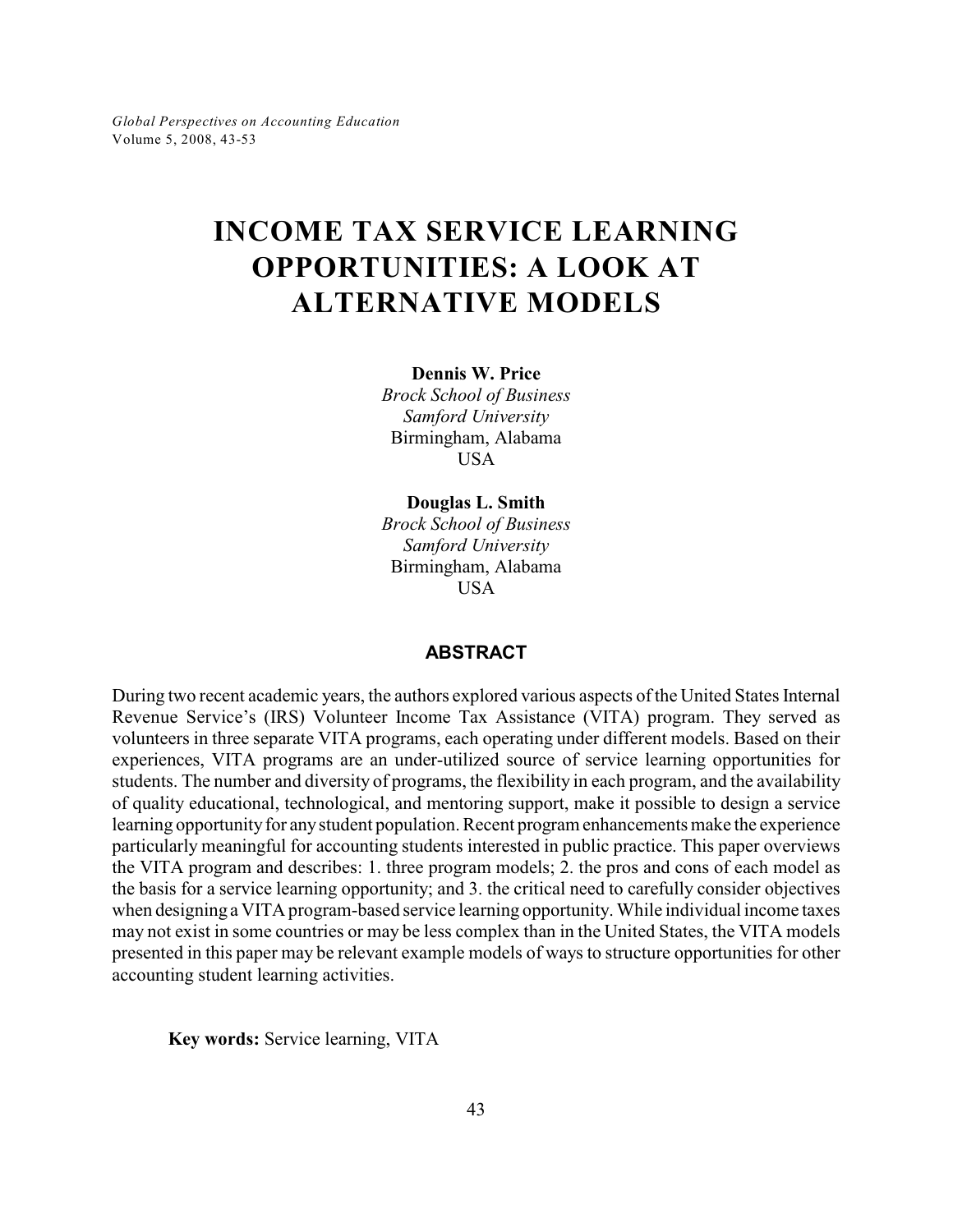## **INTRODUCTION**

The impact on the accounting profession of the increasing numbers of corporate scandals has<br>been tremendous. The increased pressure for accurate financial reporting has increased the<br>demand in both public and corporate are he impact on the accounting profession of the increasing numbers of corporate scandals has been tremendous. The increased pressure for accurate financial reporting has increased the demand in both public and corporate arenas for all areas of accounting, including auditing, supply being produced by business schools. Exposure to the public accounting profession can serve as a recruitment tool for prospective students. This paper presents the individual income tax area as one service opportunity to acquaint students with accounting work activities.

The body of literature on service learning in the business context is small. Andrews (2007) stated that the number of service learning activities in the accounting discipline is fewer than in some other disciplines such as marketing, management, and information systems. Strupeck and Whitten (2004) provided a review of the service learning literature in accounting and addressed opportunities and experiences arising out of the Volunteer Income Tax Assistance (VITA) program. The existing literature focuses on service learning opportunities related to school or university sponsored VITA sites. Discussion exists regarding the relative advantages and disadvantages of different university sponsored site models. Strupeck and Whitten (2004) compare and contrast the relative practical and pedagogical advantages and disadvantages of two university sponsored site models differing primarily on the following three characteristics: whether the volunteer activity was a non-course credit or three-hour course credit activity; whether the site schedule was a weekday schedule or a Saturday schedule; and whether or not the site offered e-filing. Their work describes the advantages and disadvantages associated with various characteristics of site models, e.g., site location, publicity sources and frequency, and targeted clients. They concluded that, while different models offer both benefits and challenges, the major objective should be to provide a forum for practical application of the classroom theory.

This paper adds to the existing literature on service learning by specifically addressing service learning opportunities, and related issues, arising from student participation in third-party (i.e., non school or university) sponsored VITA programs. Additionally, this paper describes recent VITA program enhancements that can make a VITA program-based service learning experience meaningful for accounting students who may have an interest in public practice, but who have not yet decided whether to pursue a career in public or corporate accounting, and within public accounting, whether to pursue tax or auditing.

The remainder of this paper includes an overview of the VITA program and three different models in which the authors participated. A conclusion is presented following these sections. While individual income taxes may not exist in some countries or be less complex than in the United States, readers may identify other accounting activities that offer opportunities for student learning, through building on the VITA models presented.

#### **OVERVIEW OF VITA**

The VITA program started in the late 1960s as an Internal Revenue Service (IRS) coordinated effort to educate and assist taxpayers with regard to their federal income tax compliance responsibilities. The IRS, which resides organizationally in the Department of the Treasury, is charged with responsibility for carrying out the United States tax laws(Hoffman et al., 2008). While coordinated by the IRS, assistance was, and is, provided through partnering volunteers. Successful from its beginning, the VITA program expanded rapidly through the efforts of volunteers from sponsoring religious, educational, social, non-profit, military, and other organizations – including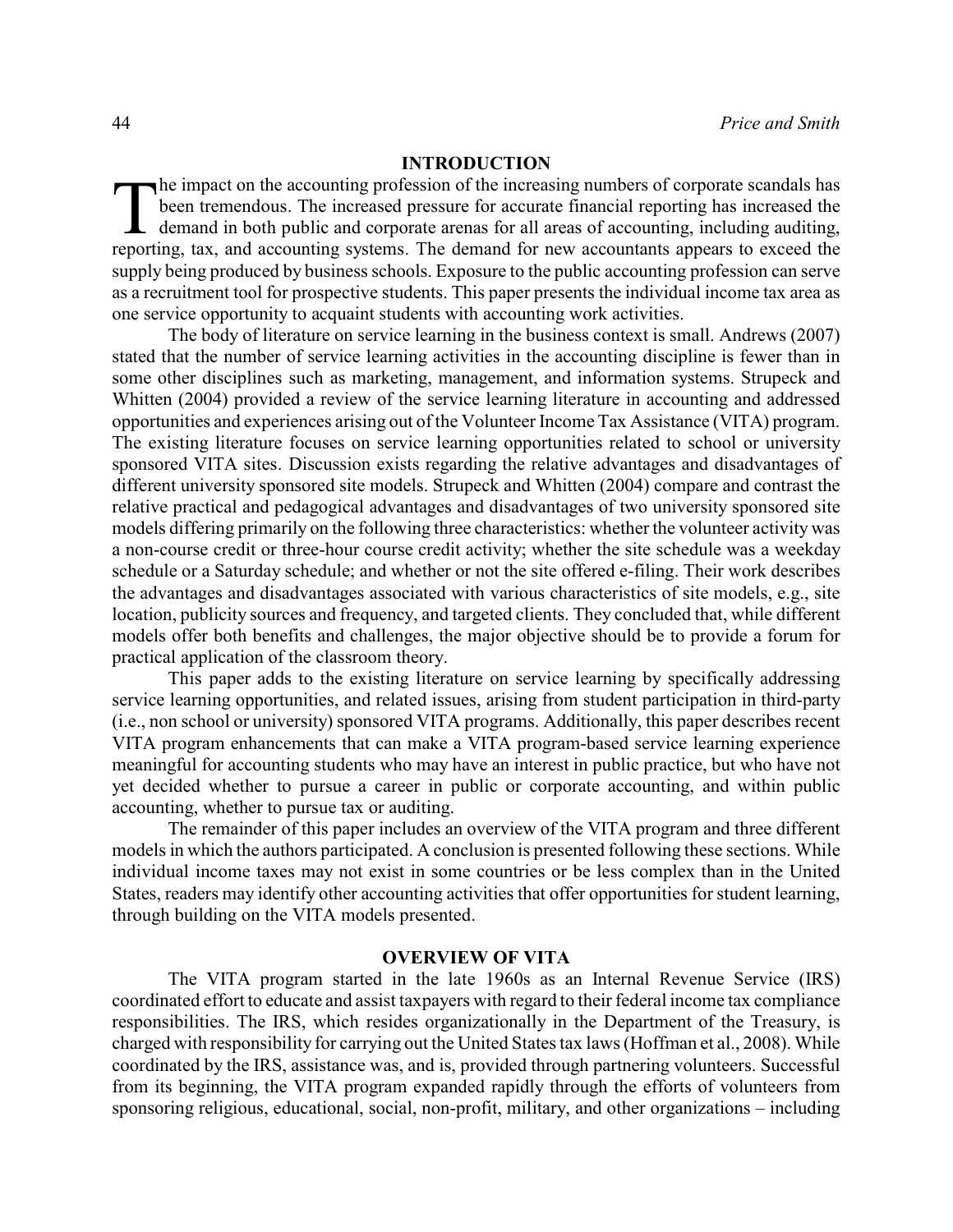the IRS. Statistics indicate that, in a recent year, approximately two million taxpayers were assisted by 40,000 volunteers, operating from approximately 6,000 VITA sites.

The VITA program has evolved responsively to changes in the legal, social, and technological environments. While the VITA program's principal focus has always been low income taxpayers, including those eligible for the earned income credit, programs have evolved targeting taxpayers not fluent in English (the "English as a second language [ESL]" program) and the elderly (the "Tax Counseling for the Elderly [TCE]" program). The ESL and TCE programs merely extend the VITA program's education and compliance missions to the specified groups.

The descriptions of the VITA and TCE programs from the IRS website are presented below. The IRS website also states that the AARP (American Association of Retired Persons) administers a TCE program that is referred to as Tax-Aide.

## **Volunteer Income Tax Assistance Program (VITA)**

The VITA Program offers free tax help to low- to moderate-income (generally, \$40,000 and below) people who cannot prepare their own tax returns. Certified volunteers sponsored by various organizations receive training to help prepare basic tax returns in communities across the country. VITA sites are generally located at community and neighborhood centers, libraries, schools, shopping malls, and other convenient locations. Most locations also offer free electronic filing.

## **Tax Counseling for the Elderly (TCE)**

The Tax Counseling for the Elderly (TCE) Program provides free tax help to people age 60 and older. Trained volunteers from non-profit organizations provide free tax counseling and basic income tax return preparation for senior citizens. Volunteers who provide tax counseling are often retired individuals associated with non-profit organizations that receive grants from the IRS.

As part of the IRS-sponsored TCE Program, **AARP** offers the Tax-Aide counseling program at more than 7,000 sites nationwide during the filing season. Trained and certified AARP Tax-Aide volunteer counselors help people of low-to-middle income with special attention to those age 60 and older. (irs.gov)

## **The IRS's Role**

As the umbrella sponsor and coordinator of the VITA program, the IRS's role is primarily one of support to the volunteers and the sites. This support generally falls into three categories: education; process; and technology. A strong focus on quality control permeates each of these categories. Additionally, the IRS assists partnering sponsors to publicize their particular program.

*Education*. The IRS initially developed, and has continually improved, specialized materials for use in educating volunteers in assisting participating taxpayers, i.e., VITA clients. Resources provided to volunteer assistors and site coordinators are described in Table 1. In addition to these primary resources, the IRS provides a host of more specialized publications – many providing assistance and tips with regard to a partnering sponsor's marketing of its particular program. For example, Publication 3867, *16 Ways to Attract and Keep Clients*, presents a list of marketing resources available to programs authorized by the IRS as e-file providers.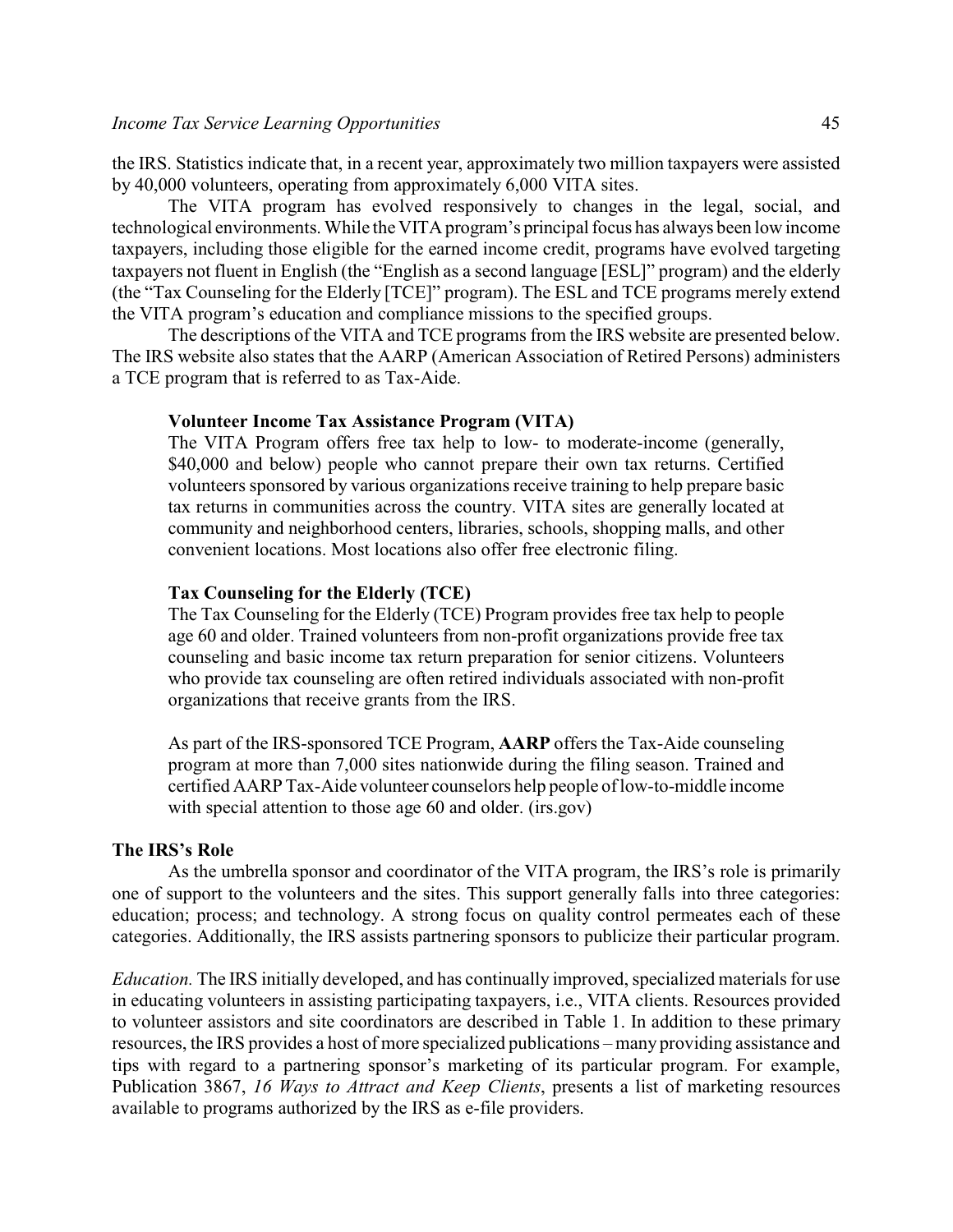## **Table 1**

## **Resources Provided by Internal Revenue Service for Volunteers**

# **Resources Available for Assistors**

| Publication 17, Your Federal Income Tax for<br>Individuals                                    | A booklet approximately 300 pages in length<br>which provides an explanation of the tax law<br>and rules for filing tax returns.                                                                                                                               |
|-----------------------------------------------------------------------------------------------|----------------------------------------------------------------------------------------------------------------------------------------------------------------------------------------------------------------------------------------------------------------|
| Publication 678, Volunteer Assistor's Guide                                                   | A training package for volunteers. The                                                                                                                                                                                                                         |
| Publication 4012, VITA/TCE Resource Guide                                                     | package provides tax procedure information<br>as well as certification tests.<br>A reference guide which summarizes tax<br>filing rules via flow charts, matrices, decision                                                                                    |
| Publication 4491, Student Training Guide:<br><b>Volunteer Tax Return Preparation Programs</b> | trees, etc., and provides guides for the IRS<br>software application.<br>A detailed training program for volunteers.<br>The program consists of 35 lessons, including<br>the related tax rules and procedures for using<br>the IRS software program (TaxWise). |
| <b>Resources Available for Site Coordinators</b>                                              |                                                                                                                                                                                                                                                                |
| Publication 1084, <i>Volunteer Coordinator's</i><br>Handbook                                  | A booklet describing the responsibilities for<br>adherence to IRS rules, and other procedures<br>for tax preparation site coordinators.                                                                                                                        |
| Publication 3189, Volunteer e-file<br><b>Administrator Guide</b>                              | A publication providing the responsibilities<br>and procedures for the individual who<br>handles e-filing of tax returns.                                                                                                                                      |

The IRS's support of volunteer education extends beyond providing training materials to include assisting partnering sponsors to coordinate and tailor appropriate educational programs. However, the IRS is moving away from face-to-face participation in seminars and toward a web based online approach titled *Link & Learn Taxes*. This IRS provided online course can be accessed by searching the keyword "volunteer training" on the IRS web site [www.irs.gov](http://www.irs.gov). The online course covers the same tax law, theory, and application issues historically covered in print publications and seminars, but does so in an interactive course that lets volunteers learn at their own pace. Since access to *Link & Learn Taxes* is free, unlimited, and anonymous, it is a valuable tool. Participants can work at their own pace, on their own schedule, and anonymously.

To ensure that the education process is effective, volunteers are required to demonstrate that they fully possess adequate competence to assist a program's targeted client base by completing a certification exam. There are four certification levels:

Part A – Basic, which covers the general tax laws that apply to all taxpayers.

Part B – Wage Earner, which covers credits and questions for the typical wage earner.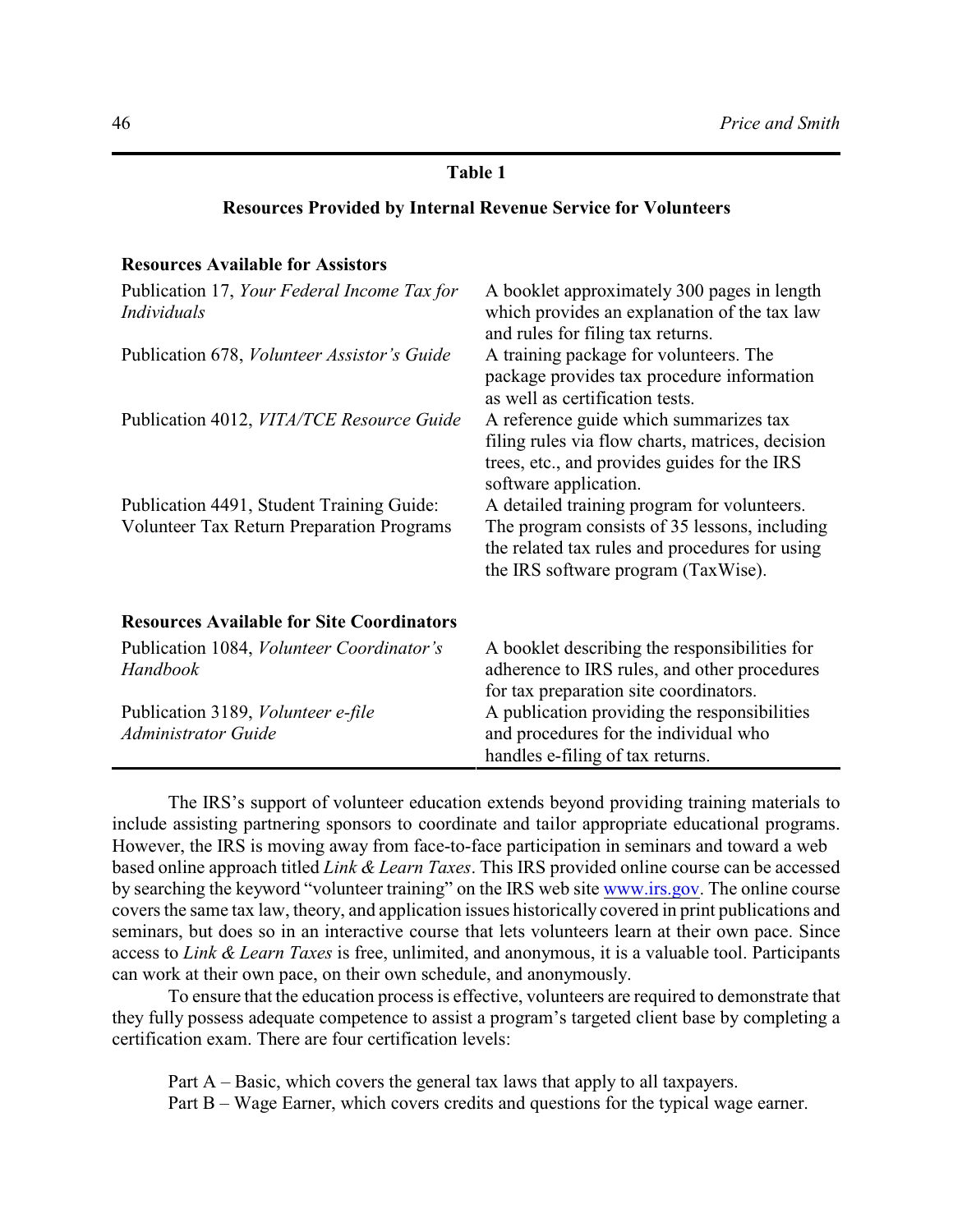Part C – Pension Earner, which covers credits and questions for the typical pension earner. Part D – Military Returns, which covers the unique questions for the typical member of the armed forces.

Currently, the certification tests are offered in both paper and electronic form. A paper test is included with each volunteer's print resource package. The electronic tests are accessed through the IRS.gov web site. In either case, the tests are open book and consist of a series of objective format (multiple choice and/or true-false) questions. Currently, the tests for Parts  $A - C$  are twenty questions each, and the test for Part D is forty questions. Paper tests are graded by the volunteer's site coordinator. Electronic tests are graded immediately upon test completion and, assuming a passing score, the volunteer can immediately print Form 13615A, Volunteer Agreement, indicating the tests have been taken and passed.

Since access to the online tests is anonymous (the volunteer completes the identification section of the Form 13615A after it is printed) and the tests may be taken repeatedly until a passing score is obtained, students may be more likely to seek certification electronically than by taking a paper test which must be graded by a site coordinator (who may also be the student's tax instructor). Tax educators can encourage their students to seek certification with respect to Parts  $A - C$ , which correspond to materials generally covered in a first course on individual income taxation. Because Part D deals with a highly specialized area, the taxation of military personnel, only those individuals for whom the material is relevant can seek Part D certification. Instructors can encourage students to take and pass the Parts  $A - C$  tests by suggesting that students indicate their certification(s) on their resume through an item such as "Certified to prepare basic, wage earner, and pension earner income tax returns under the IRS's volunteer income tax assistance program."

From a service learning perspective, the ultimate objective is for students to learn through participation in the service activity. Because students must be certified to participate as VITA return preparers, education and certification are the natural first steps. Certification will be a "confidence booster" for many students and certified students are likely to follow through by actually assisting in the service activity. However, students will benefit from studying the *Link & Learn Taxes* resources and completing the certification tests, whether or not they further participate as volunteer return preparers. Participation in the education and certification elements of the VITA program serves an important role in the students' service learning experience.

*Process.* The IRS's overarching goal for the VITA program is to provide the targeted taxpayer groups with a quality service that includes the preparation of complete and accurate income tax returns (Department of the Treasury, 2007). The education and certification of volunteers, discussed in the previous sections, are the primary areas in which student volunteers are involved. However, because the same quality control issues related to the VITA program generally confront tax preparers in public practice, the IRS's approach to many issues parallels the approach taken in public practice.

For instance, many of the policies, procedures, guidelines, and checklists adopted by the IRS for the VITA program represent sound practices similar to those employed by commercial tax preparers. Since VITA programs operate very similarly to private tax return practices, a VITA program experience can provide students with a realistic exposure to professional tax compliance practice. Also, the IRS has established numerous policies and procedures governing areas such as confidentiality, reliance on customer representations, records maintenance, hardware and software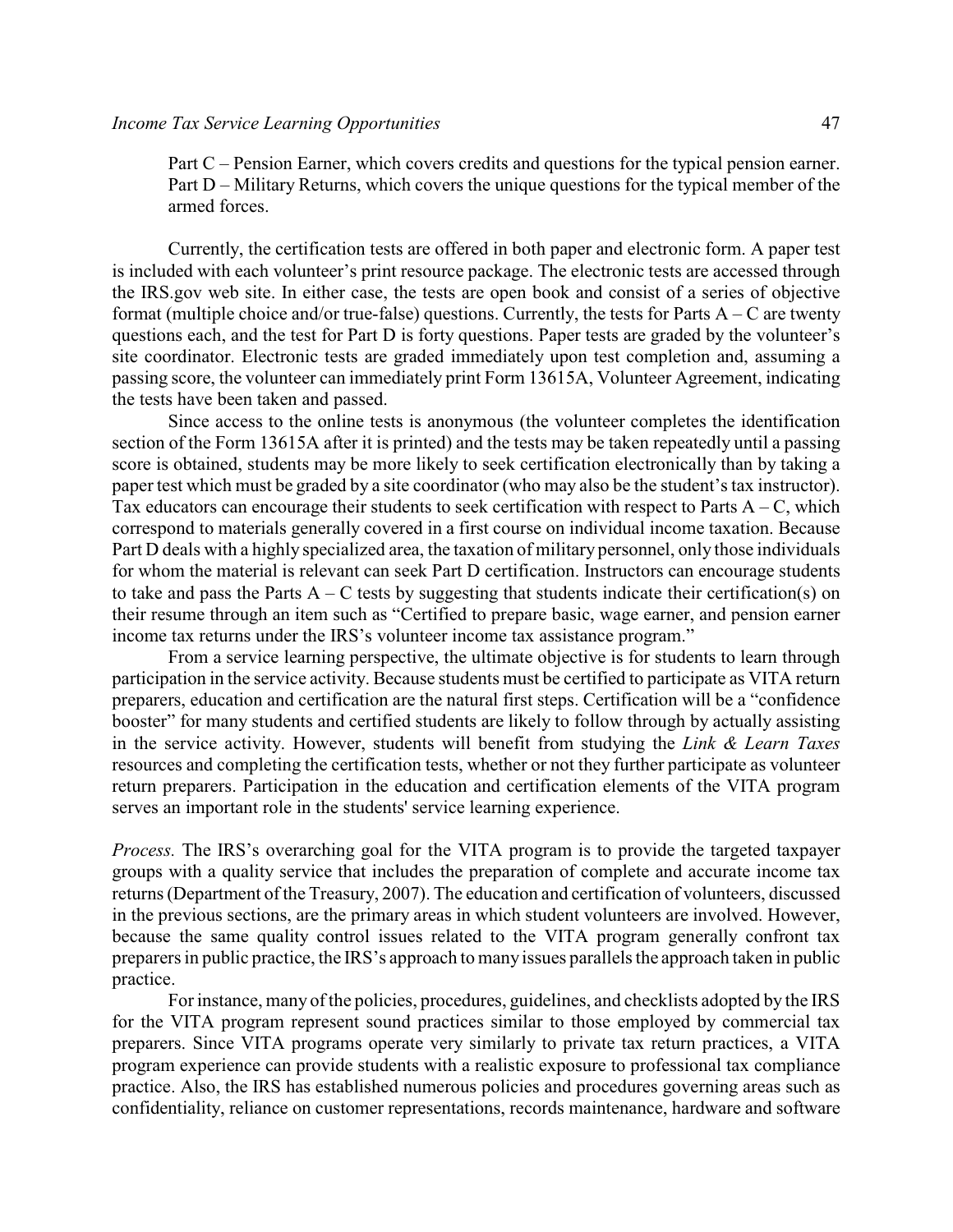safeguards, and communications with taxpayers. Another significant area relates to the preparer's potential liability exposure. As noted by Strupeck and Whitten (2004), in the VITA setting, it appears generally accepted that volunteers assume liability for their own gross negligence. One of the most effective means to minimize this liability exposure is to strictly adhere to all IRS prescribed policies and procedures. VITA site coordinators are ultimately responsible for ensuring compliance with the applicable IRS prescribed policies and procedures. Therefore, the coordinators should be actively involved with the student volunteers to ensure that they are adequately trained, certified, and follow required policies and procedures.

*Technology.* In addition to providing education materials, certification procedures, and a standardized set of policies and procedures governing the provision of volunteer services, the IRS provides volunteers with leading edge tax compliance software, TaxWise. The TaxWise software compares very favorably to software used in professional practice. Similarities include a taxpayer interview driven system (similar to "organizer" driven systems), the capability to automatically upload a taxpayer's prior year information into the current year program, internal edit checks and error reports, printouts of current-year prior-year return comparison, and automatic generation of transmittal letters and other required documentation.

The ease of use of TaxWise gives students greater confidence regarding their abilities to prepare complete and accurate returns and, consequently, should lead to increased student participation in VITA programs. Additionally, use of the program should result in more complete and accurate returns, and therefore reduce any potential volunteer liability exposure. However, volunteers must be properly instructed in the use of the software and cautioned not to override calculated or linked fields, as doing so negates the power of the program's internal error checks. TaxWise training is delivered in a variety of ways, including a self-study tutorial, site sponsored seminars, and printed training materials. Students becoming proficient with TaxWise can experience an abbreviated learning curve when moving to another professional compliance software package. For the reasons described immediately above and also because a major IRS initiative is to encourage e-filing, volunteers will likely prepare few, if any, paper returns.

## **The Partnering Site Sponsor's Role**

Since the VITA program operates principally through volunteers and because individual volunteers generally commit limited time to the program, most VITA services are coordinated through a partnering sponsor – such as a church, school, civic group, or other service minded organization. The partnering sponsor solicits, coordinates, and contributes a critical mass of volunteer effort toward achieving the program goal: assisting targeted clients. The IRS's goals include the continued growth of the VITA program; therefore, it actively encourages program sponsorship. However, the IRS may require that a partnering sponsor serve a minimum number of clients to qualify for continuation in the program.

The VITA site is the physical location where volunteers meet with clients. Strupeck and Whitten (2004) addressed the importance of proper site selection to attracting clients. A well staffed site located at a distance from targeted clients, or open only during the work day, may see little traffic. In most instances, the physical site will be referred to as the site of the partnering sponsor, but may or may not be located at the sponsor's offices. For example, a school sponsored site may be located at a library or a YWCA branch and not at the school. In contrast, a church sponsored site may be located in the church's offices. Again, the primary determinative of site location will likely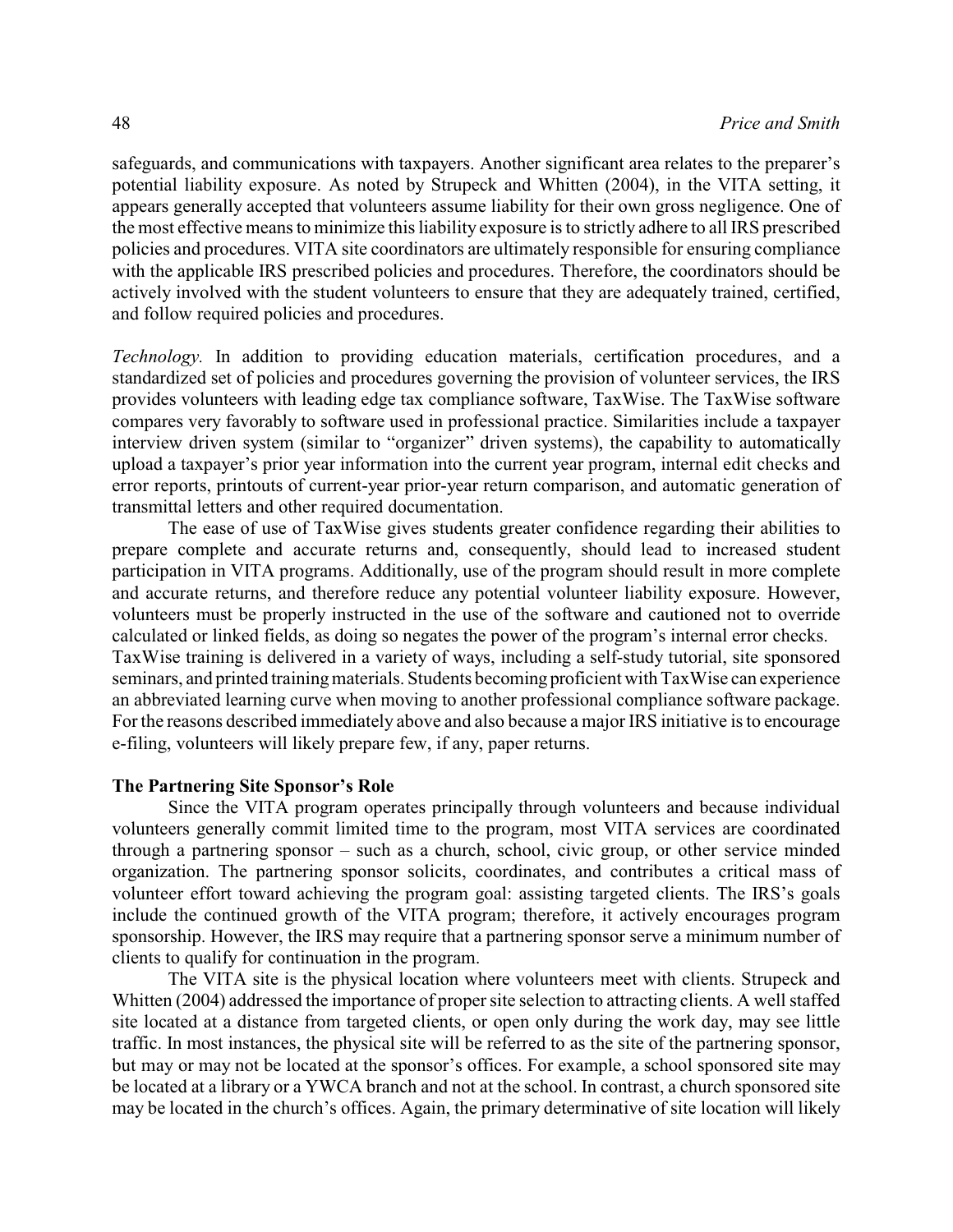be the convenience of the site to targeted clients. The convenience of the site to volunteers also plays a role in site selection. Some organizations may sponsor multiple sites. For example, the AARP sponsors numerous sites across the nation, targeting principally the elderly under the TCE program.

As the umbrella sponsor and coordinator of the VITA program, the IRS provides significant support to partnering sponsors in all aspects of the program, including education, process, and technology. However, the partnering sponsor is ultimately responsible for planning, organizing, supervising, and promoting all aspects of the sponsor's program. These responsibilities include ensuring that the sponsor's volunteers are properly educated and certified, and that they adhere to IRS prescribed policies and procedures.

Sponsors are therefore responsible for ensuring communication of IRS policies and procedures to volunteers and for establishing reasonable practices to ensure volunteer compliance with applicable requirements. Examples include establishing procedures to verify volunteers' certifications: taking reasonable steps to ensure that volunteers request proper identification from each client and for each of a client's dependents; using IRS sanctioned or similar interview sheets (questionnaires); and establishing documentation and privacy guidelines consistent with IRS policy.

In addition to IRS prescribed quality control responsibilities, the sponsor is responsible for all other operational issues arising out of its program. At lease one representative of the sponsoring organization must be knowledgeable about the electronic filing procedure, since returns prepared with TaxWise will generally be e-filed at least weekly on a batch basis.

### **VITA PROGRAM MODELS**

During two recent academic years, the authors sought to identifymeaningful service learning opportunities for their undergraduate general business and accounting majors. With only limited knowledge of the VITA program, significant effort was devoted to exploring various aspects of the VITA program, as well as other service learning opportunities available through the IRS. In addition to reviewing the IRS's VITA program materials and meeting with local IRS representatives, the authors participated in the preparation of approximately 80 returns through the VITA programs of three separate sponsors: a local law school, a local church outreach ministry (the M-Power Ministry), and the Birmingham chapter of the AARP. Each of these programs represented a different operating model and is discussed in the following paragraphs.

## **The Law School Program**

Of the three programs, the law school program most resembled the typical university or school sponsored site model, the main difference being that it is not located on the school campus. The law school assigned an administrative dean of students to support this largely student run effort. Additionally, the law school's tax faculty provided technical support. However, primary responsibility for planning, organizing, supervising, and promoting the program rested with the students. The participating students are to be commended for their efforts. As a result of their success in the prior year, the law school site was designated by the law student division of the American Bar Association as a "rookie site of the year."

The students, with the assistance of the supporting dean and input from the IRS, selected a site at a local YWCA based primarily on two factors, perceived convenience to the targeted customers (low income taxpayers) and perceived security for the student volunteers. While most VITA programs operate from the same site year after year, the selection of this new site was driven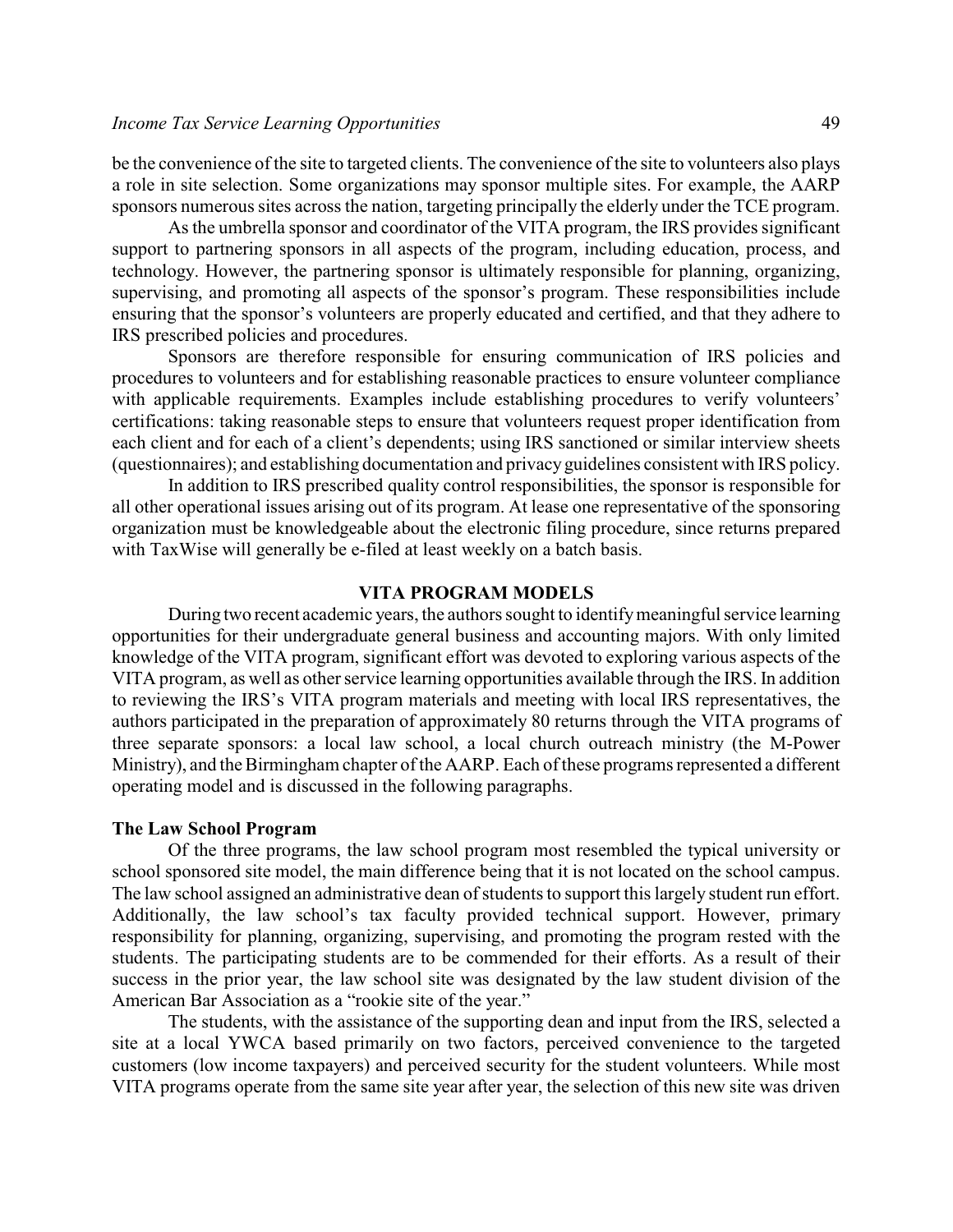by site security concerns arising in the prior year. Site security concerns were heightened by the students' selected hours, which were evening hours.

Having selected a site, the students then determined to operate the site as a "walk in" site. That is, site hours would be set and published in the target community and taxpayers would be assisted on a first-come first-served basis. Appointments would not be taken. Based primarily on their school and work schedules, but also on IRS observations that workday hours would not likely be convenient for the targeted clients, the students then set the site hours: an early weekday evening and a Friday evening from mid-February through April 15. The students also committed to staffing a walk-in table at the main city post office on the evening of the filing deadline.

The students coordinated their own training and certification process. Training consisted of a four hour seminar co-sponsored and led by students and local IRS personnel. Printed volunteer packages were obtained for all volunteering students. Many students studied these materials in groups.

Many of the law student volunteers had significant work experience and at least two were CPAs with tax specific experience. Several of the volunteers were in their second or third year of participation in the program, and constituted core resources for the program, serving as mentors to the first time volunteers. The prior professional and VITA program experiences of the law student volunteers allowed the law students to run the program with less administrative and faculty support than would otherwise have been required.

Undergraduate accounting students may not be available to participate during tax filing season in multiple years because of other commitments during the spring semester. Hence, the volunteer continuity observed in the law school program could not be expected in a business school. Finally, with respect to the law school's walk-in site model, likely typical of university or school sponsored programs, some students volunteered time, but prepared no returns because of lack of client demand during their staffing time. While these students clearly benefited from their participation in the program through the education and certification processes, they missed out on the culmination of their VITA service learning experience: assisting a client with the compliance process.

## **The M-Power Ministry Program**

The M-Power Ministry program, operated out of the ministry's downtown offices and also targeting low income taxpayers, differed from the law school program in several regards. Perhaps most importantly, this site was not operated by students but was sponsored by a third-party organization not affiliated with any school or university. The ministry, an outreach ministry of a local church, had appointed one of its financial officers and full-time employees (a CPA) to coordinate the program. This program coordinator was directly responsible for planning, organizing, supervising, and promoting the program – including recruiting and training volunteers, setting site hours, operating procedures, and policies.

Another major difference from the law school program, which operated on a walk-in basis, was that the ministrysite operated on an appointment basis, with the site coordinator communicating appointment requests to her volunteer list and recruiting volunteers based on availability. One major advantage of the appointment approach was that volunteer time was more efficiently utilized. The number of clients not showing up for a scheduled appointment was nominal.

One disadvantage of this approach, as compared to the law school program, is that a single volunteer could be paired up with a client with no backup resource available with which to discuss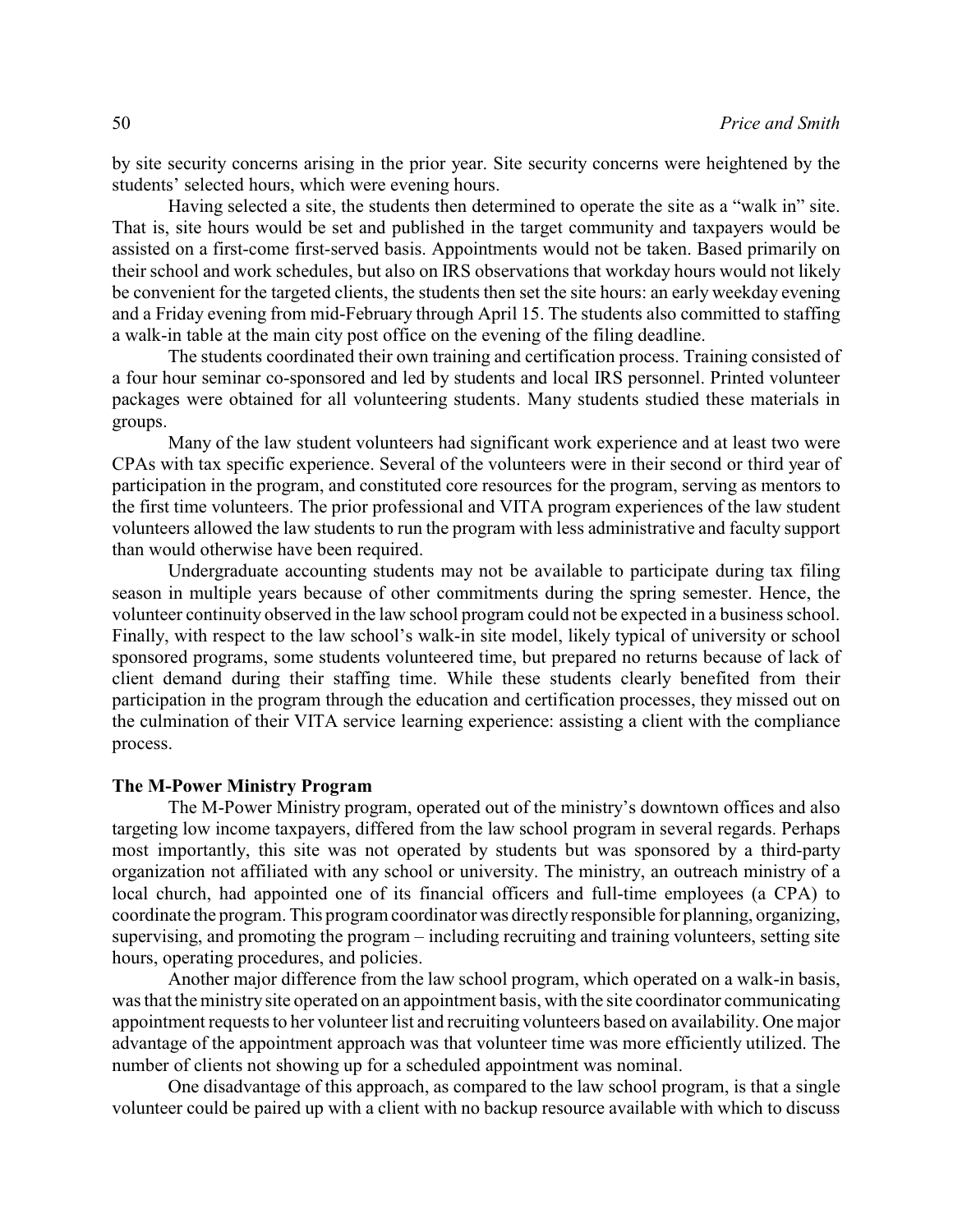issues. Volunteers, even non-student volunteers, appear to work better in teams of at least two. This team approach works particularly well when one member of the team is an experienced volunteer. Under the law school's walk-in site model, several student volunteers generally staffed the site and were available as resources to one another – with more experienced students mentoring first time volunteers. However, there was no formal effort at teaming the students. As described below, a teaming approach that pairs students with existing experienced volunteers is desirable.

Third-party sponsored VITA programs, such as the ministry's program, represent excellent service learning opportunities. First, from a practical perspective, the third-party site sponsor assumes the burdens of site coordination – largely addressing concerns regarding required faculty time commitments. Second, because such sponsors usually have a pool of experienced multi-year volunteers, but are always looking to build their volunteer pool, these sponsors are usually open to the notion of pairing appropriately certified student volunteers with existing experienced volunteers. This teaming approach opens the door for each student to have a significant mentoring and learning experience.

Issues with this approach include the existence of adequate client demand, the ability of students to fit one or more appointments into their schedules, and personal security concerns similar to security concerns arising from operation of a remote (i.e., off-campus) university sponsored site.

## **The AARP Program**

The local AARP sponsored program closely paralleled the M-Power Ministry sponsored program in that it was sponsored by a third party and operated on an appointment basis versus walkin. However, there were a few notable exceptions.

The AARP program focuses on the elderly (i.e., TCE). TCE volunteers need Part C certification to prepare retiree returns. The returns prepared under the AARP sponsored program are much more like the returns accounting majors will encounter in professional practice. Many AARP program clients itemize deductions, have various sources of retirement and investment income, and are generally involved in a wider variety of transactions than the typical VITA client.

Because the AARP sponsored programs are coordinated at the national, state, and local levels, the training and support offered to volunteers is likely superior to that offered by most single site sponsors. AARP generally provides volunteers with a minimum of three days of pre-filing season training, as well as specialized TaxWise training. Additionally, the AARP has adopted policies and procedures that are, in certain instances, more stringent than those required by the IRS. The end result is that the local AARP sponsored program operates very much like a professionally run private tax compliance practice.

Many of the AARP's volunteers are former high level business executives. Both the local AARP program coordinator and the M-Power Ministry program coordinator expressed a willingness to utilize the same teaming or mentoring approach discussed earlier. The teaming of student volunteers with AARP volunteers offers students the highest probability of a meaningful VITA based service learning experience.

#### **CONCLUSION**

There are many reasons why a university or school might elect to sponsor a VITA program. Direct sponsorship may fit the school's service mission. The school may seek the publicity associated with site sponsorship. Tax faculty may desire credit for the service activity or may personally feel the call to serve. Tax faculty may also see the activity as a means of staying in touch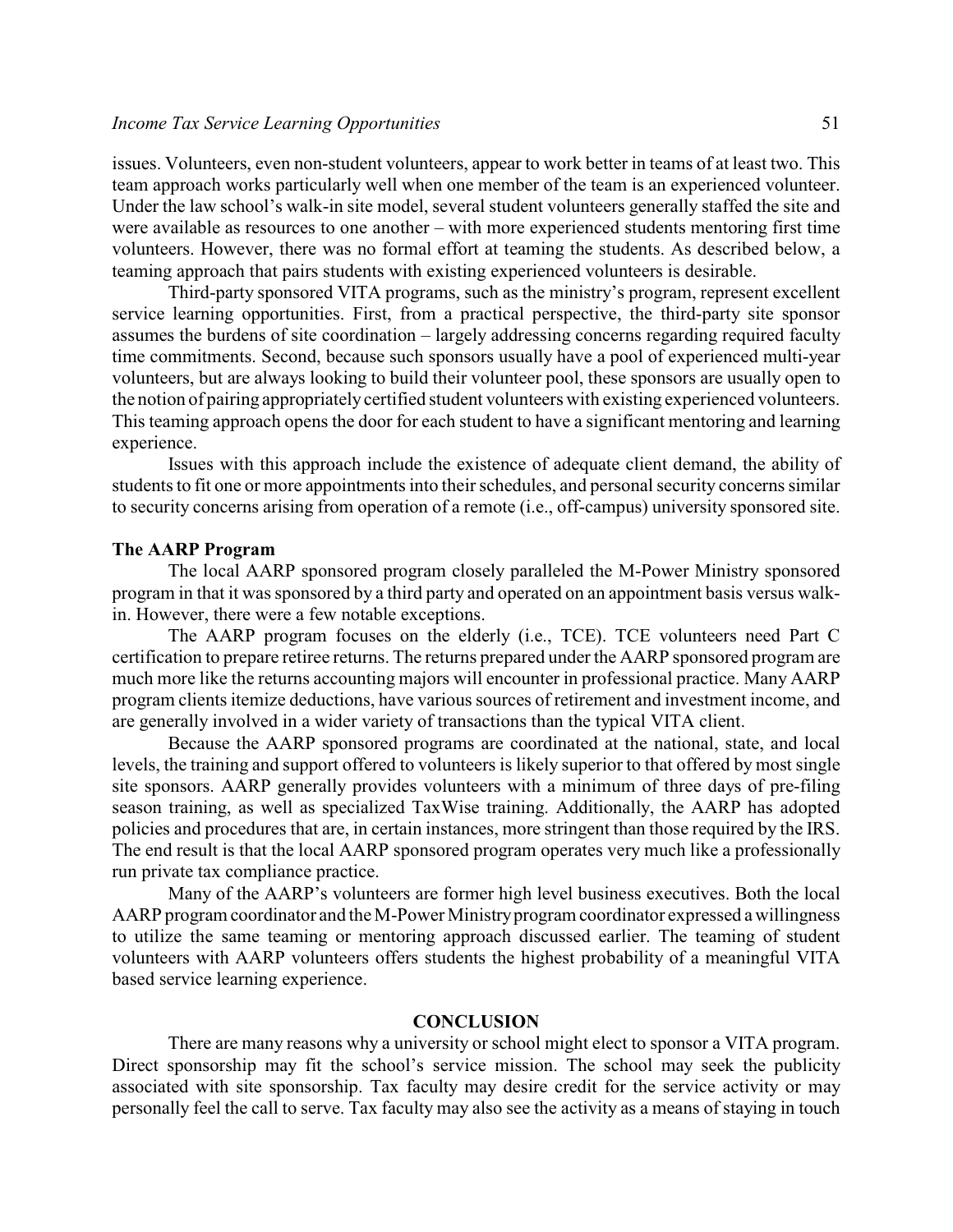with the day-to-day tax process by interacting with clients face-to-face; students will likely appreciate the faculty's current involvement. Countless other reasons may exist.

University or school program sponsorship probably provides the greatest potential opportunity for student learning. Given adequate time and resources, students from all disciplines could be drawn into the program. For example, marketing students could participate in marketing aspects of the program. Human resources students could deal with staffing issues. Foreign language students could serve as translators for ESL clients. There are potential roles for students from any major.

Unfortunately, resources (perhaps most importantly, faculty time) are in short supply for most business schools and the full service learning potential of a *school* sponsored VITA program is not realizable. However, a resource constrained school can structure a meaningful VITA programbased service learning opportunitybyarranging student participation in *third-party* sponsored VITA programs.

Advantages to participation in a third-party sponsored VITA program include minimal faculty time commitment, a third-party sponsor responsible for most administrative requirements, access to third-party educational resources and training, opportunities for faculty to participate in and/or lead third-party training, opportunities for shared program publicity, and third-party mentoring opportunities for students. Given the number and diversity of third-party sponsored VITA programs, any school should be able to structure a VITA program-based service learning opportunity to match the school's resources and objectives.

While individual income taxes may not exist in some countries or may be less complex than in the United States, the VITA models presented in this paper may be relevant example models of ways to structure opportunities for other accounting student learning activities. For example, the number of not-for-profit charitable organizations may be large in some countries. These organizations typically are very open to volunteer assistance in all areas of their operations, including accounting. If these organizations are near universities, accounting students should find it convenient to participate in learning as they serve a worthwhile cause. Assisting in the development of business plans for entrepreneurs is another area that would provide experience for students. Since all countries are likely dealing with issues related to both low-income and elderly individuals, providing financial planning assistance with activities such as paying bills, balancing checkbooks, and budgeting to these population segments would provide accounting-related experience for students and be beneficial to society.

Although it requires effort, accounting faculty have many opportunities to help students see the practical impacts of the accounting profession and to increase students' enthusiasm about accounting careers.

## **REFERENCES**

Andrews, C. P. 2007. Service Learning: Applications and Research in Business. Journal of Education for Business (Vol. 83(1)) 19-26.

Department of the Treasury, Internal Revenue Service, *Student Training Guide, Volunteer Tax Return Preparation Programs, Publication 4491.* Atlanta, GA, 2007.

Hoffman, W. H., J. E. Smith, E. Willis. 2008. West Federal Taxation: Individual Income Taxes. (United States, Thomson South-Western)

<http://www.irs.gov/individuals/article/0,,id=107626,00.html>. March 8, 2008.